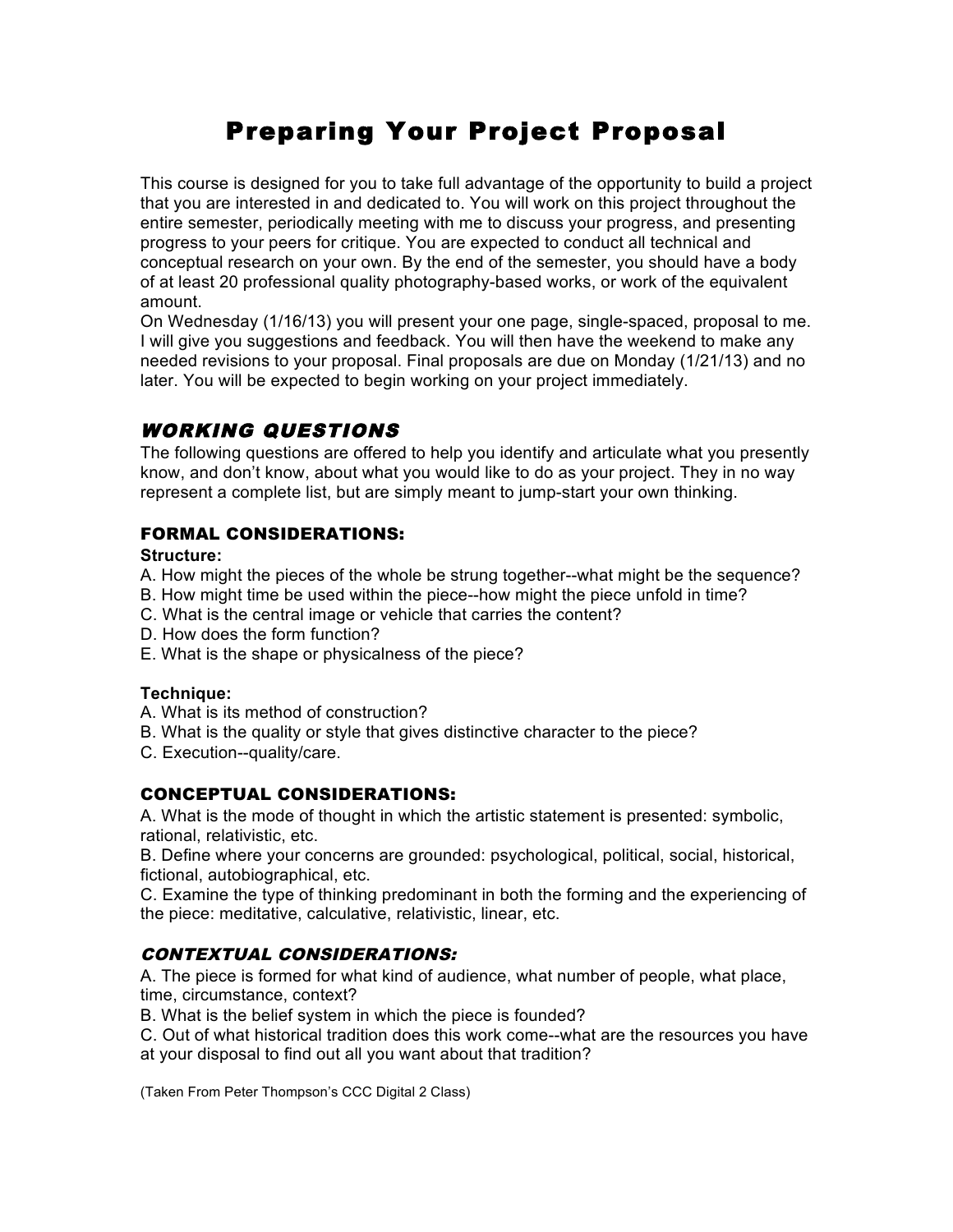## Research Paper & Presentation

For this assignment you will be required to give a 20-minute oral presentation on an established fine art photographer or a photographic process of your choice. If you research a photographer, you are required to write an accompanying 5-page paper (written in MLA format). Your presentation and research paper should explore the photographer's work in a critical manner, not just give a biographical overview of the artist.

If you choose to research a photographic process, you are expected give a thorough history of the process and a step-by-step walkthrough of how to complete the process. You will also go through the process yourself and turn in at least two resulting photographs. You should discuss your personal experiences in your writings as well. You are expected to write at least 3-pages in the MLA format.

Research should be conducted in the library and through credible Internet resources. Be sure to make documentation of all your sources and include a short bibliography with your paper. You must include at least 7 different sources, 4 of which should be professionally published sources (books/magazines). I would suggest organizing a PowerPoint to accompany your presentation that is comprised mainly of photographic images. Try not to include much text in your visual presentation; you should be speaking to us, not reading. When you show an image please include the title, date, and dimensions if possible. If you prefer not to create a PowerPoint, you have the option to bring in physical books and images to discuss.

I will bring in my laptop on the presentation days for you to use. If you prefer to bring your own, you are welcome to.

(Keep in mind, we may not have Internet access, so please do not rely on it.)

\*Topics are first come first serve, have a few choices in mind just incase someone picks a photographer or process before you.<sup>\*</sup>

## Expectations:

**Photographer**: 5-pages, double-spaced, MLA format, 20 min. visual presentation

**Process:** 3-pages, double-spaced, MLA format, 2 Prints, 20 min. demo/visual presentation

## **Sign up for presentations will take place in class on Wednesday, January 23rd.**

## **Presentations will be conducted on:**

**Monday, March 18th (Group B) & Wednesday, March 20th (Group A)**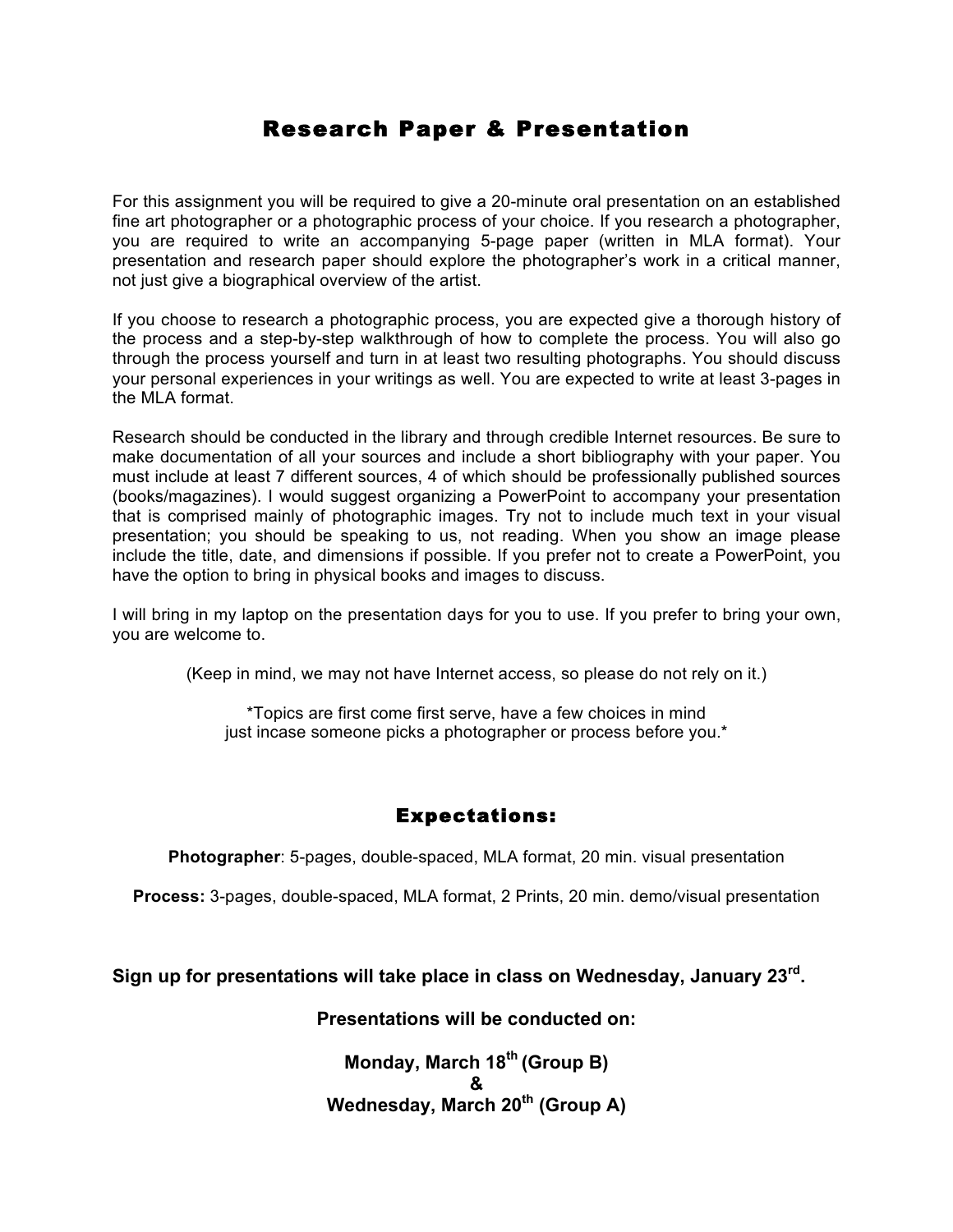# **The Artist Statement**

*"I'm not good at writing that's why I am a visual artist."*

Most people will view this as an excuse; especially those that don't get the opportunity to talk to you personally about your work. Most people communicate with words, and your artist statement introduces and communicates the language component of your art. People who come into contact with your art and want to know more will have questions. When you're there, they ask you and you answer. When you're not there, your artist statement answers for you.

Your artist statement is about facts, a basic introduction to your art; it's not instructions on what to experience, what to think, how to feel, how to act, or where to stand. Most likely you will have multiple artist statements for different bodies of work. Or you can allow your statement to evolve with your work over time.

- Provide basic information: why you make your art, what inspires you to make it, what it signifies or represents, how you make it, what it's made out of, and perhaps briefly what it means to you
- Keep it simple and write in language that anyone can understand. Whenever possible use active rather than passive tense. (i.e. "I am" rather than "I'm trying")
- Make "I" Statements rather than "you" statements, people don't like to be told what to do. Give readers the option to agree or disagree.
- The language you use should match your work (i.e. whimsical, violent, scientific, etc.)
- Connect what your art expresses with the medium that you're expressing it in (Why are you using photography/video to complete this project?)
- Be specific, not vague. Avoid obscure references that require detailed explanations of a good amount of previous knowledge.
- Only include the story of what led to your art only if it's short, compelling, and extremely relevant.
- Re-read, read aloud, and have others proof read for you. Revise, revise, revise.

## **Art/Work Pg 68-70 The Practical Handbook… Pg 75 - 80**

Revised text from: http://www.artbusiness.com/artstate.html http://theabundantartist.com/how-to-write-an-artists-statement-that-doesnt-suck/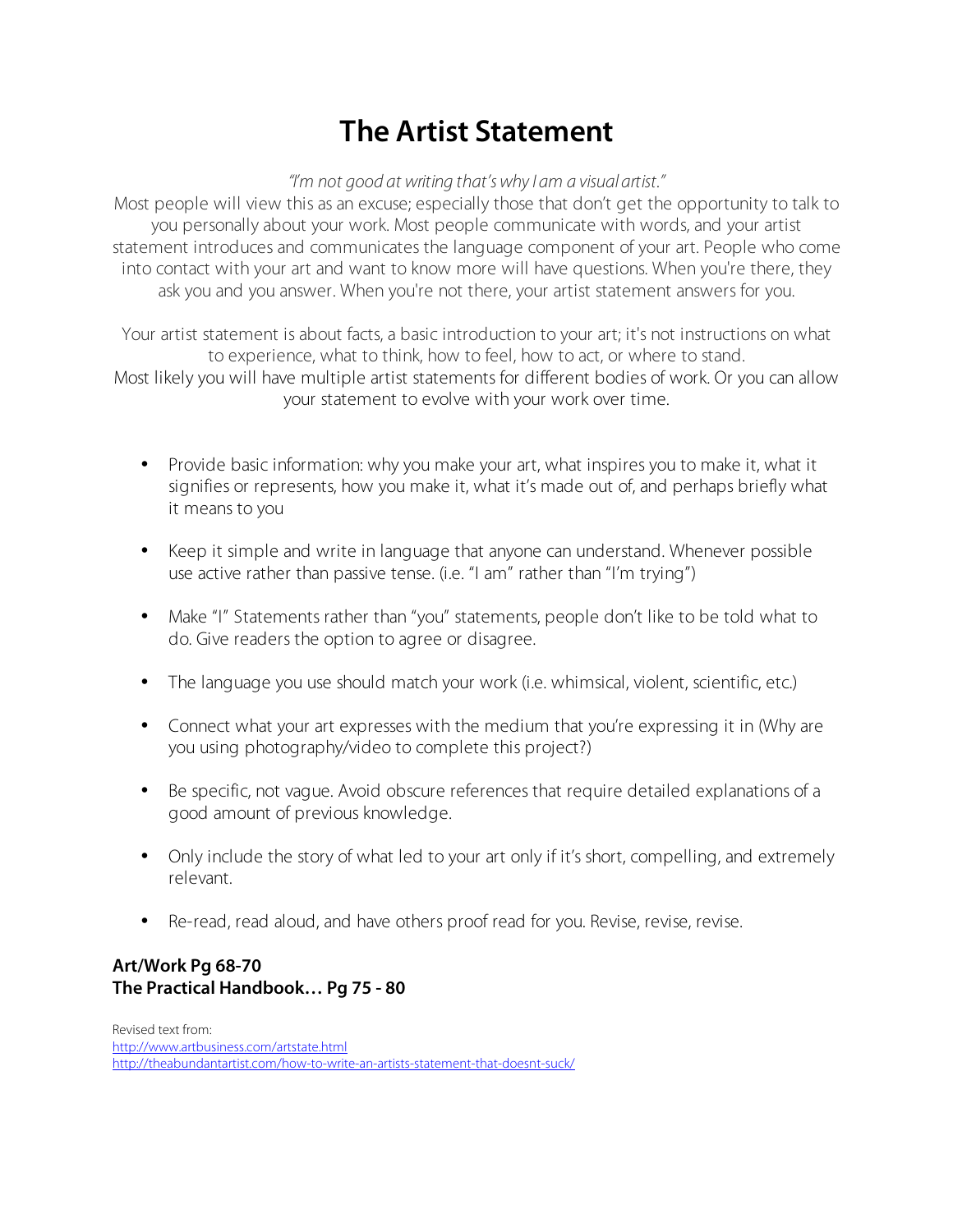## **Submission Assignment**

This assignment is designed to help you complete the next step in achieving your goals by building your résumé. Throughout the semester you are expected to be submitting to one of the following options:

-At least three juried exhibitions or magazines

-At least two artist residencies

-At least two grants or fellowships

-At least one graduate school

-At least two summer internships

Depending what you plan to submit to, please read the according chapters in the texts, along with: Art/Work – Chapter 3, Chapter 8, Practical Handbook – pgs 15-16, pgs 75-81

The materials you will need are determined by what you submit to. Please discuss your plans with me and I can help you along the way.

As you submit to an opportunity, please turn in the same materials to me for grading purposes along with some form of confirmation of your submission (i.e. email, screen shot, copy of letter). The final deadline to have everything submitted to me is Wednesday, April  $24<sup>th</sup>$ .

**\*Please check Blackboard for helpful links that I have posted.\***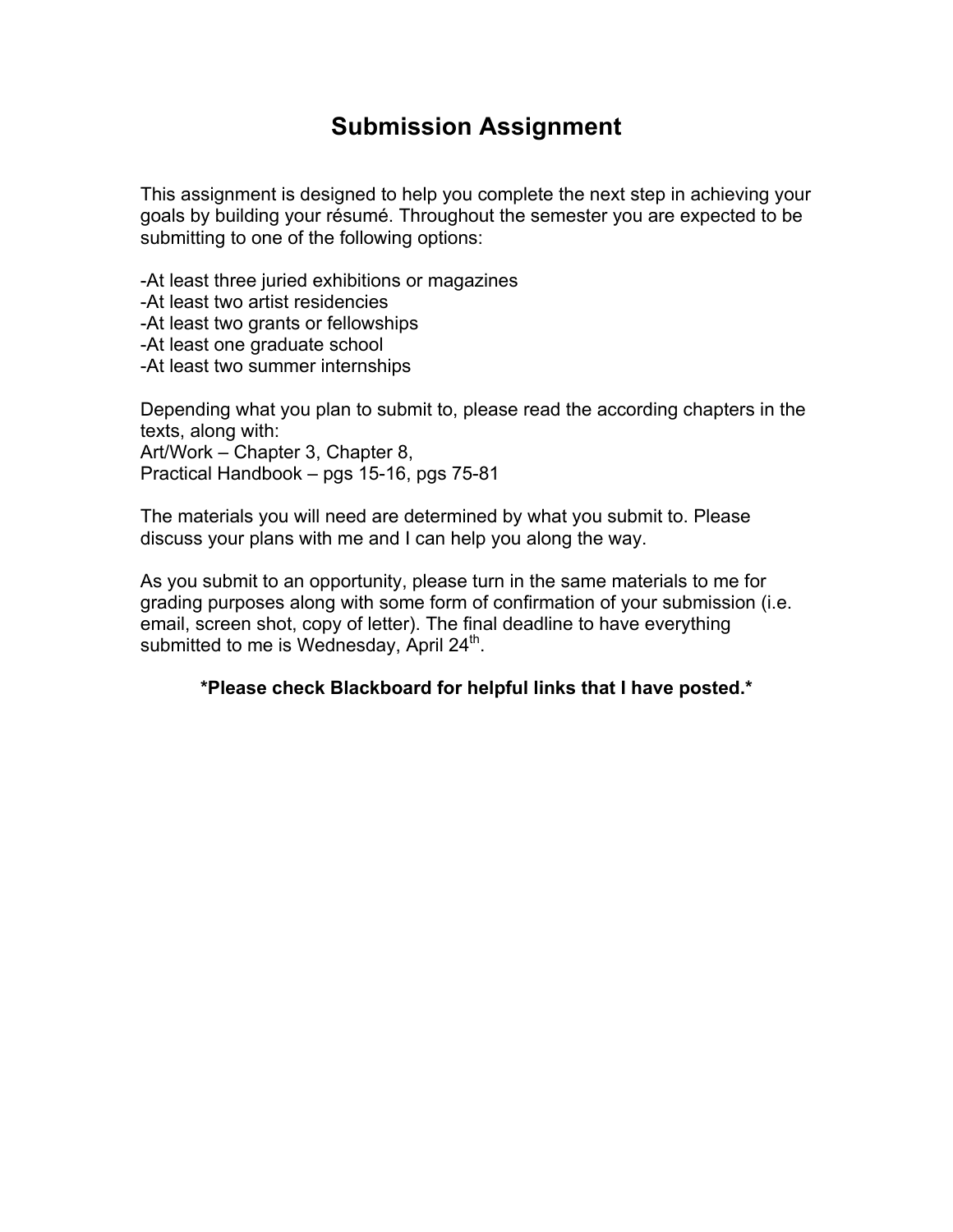# **Writing a Cover Letter**

## **Know your audience, and take them into account:**

What got you interested/excited about that company/school/residency? Do a little research and find something you like and respect about your prospective employer.

## **Know yourself:**

Your cover letter needs to sell you as a person, and give the company a reason to want you. Share your personality in a way that's relevant to the job you want.

## **Show, don't tell:**

If you're going to provide reasons why you're great, provide an undeniable example instead. You can tell anyone anything, but you have to provide an example to demonstrate why they should believe your claims.

## **What most employers care about:**

- . You're smart.
- . You'll get things done.
- . You'll fit in well with their corporate culture.

Before you sign and send your cover letter, do your best to ensure those three things are implied. Again, you don't ever want to actually say them, but you want your reader to think them when they've finished reading your letter

## **Never write the same letter twice:**

Every time you apply for a job your audience changes. The job changes. Chances are you've changed a bit, too. While you can certainly re-use elements from previous cover letters *when they are applicable*, it's very important to remember that the exact same cover letter is going to have a different impact on different people.

\*tip – use your personal letterhead for all of your submission materials.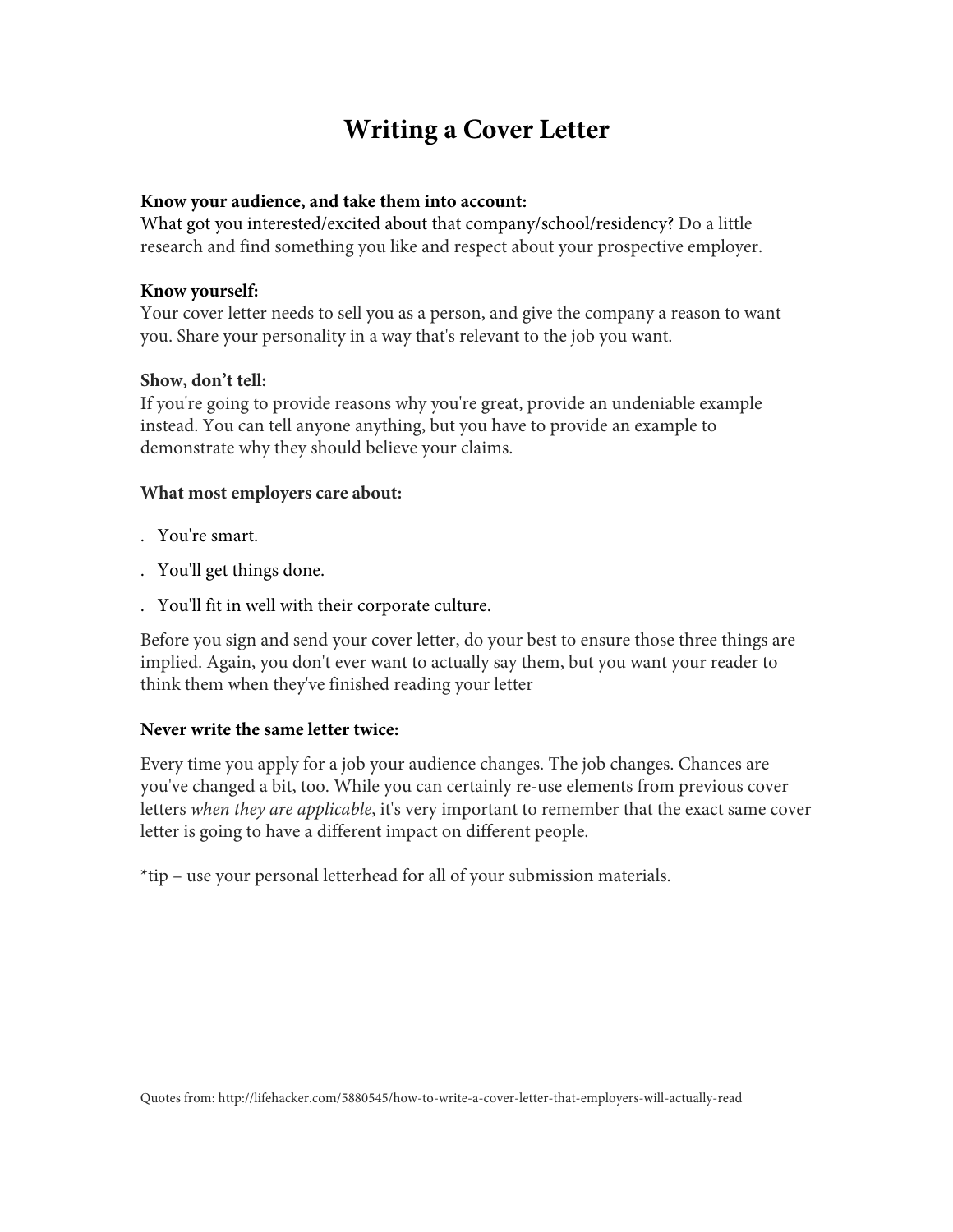## Writing a Curriculum Vitae and Résumé

**"if it's not related to your art it doesn't belong on your résumé" -Bhandari / Melber**

**Art/Work pgs 55 – 66 Practical Handbook pgs 71 – 75**

I find it helpful to keep a master personal CV that include EVERYTHING as way to keep track of my own record. Keep a separate CV that includes narrowed down, more professional experiences. Use your CV as a reference to create a catered résumé for applications.

Keep in mind when writing a résumé that you can rearrange the order of your sections, combine information and rename sections. Think about what you are submitting to, and what presentation makes the most sense for your submission.

Be sure to keep your format consistent throughout the entire document. Try to be clean, organized, and concise. There are many different ways to write a CV/résumé, decide what is best for you and stick with it. (When organizing, also put the most recent activities first.)

What to include:

**Contact Info**

Name, address, phone #, email, website

**Education**

Year, degree, school

#### **Related/Professional Experience**

Year, position, description, location, city, state

**Exhibitions** (if you don't have many, keep the general exhibitions title. As you get more shows, break it down into separate groupings that seem to fit)

Solo Exhibitions Year, title, venue, city, state Group Exhibitions Year, title, venue, city, state, curator Juried Exhibitions Year, title, venue, city, state, juror

#### **Awards, Grants, Fellowships**

Year, name, description

#### **Press**

Author, title, publication name, city, state, date, pages

### **Residencies**

Year, name, location

### **Collections**

Name, city, state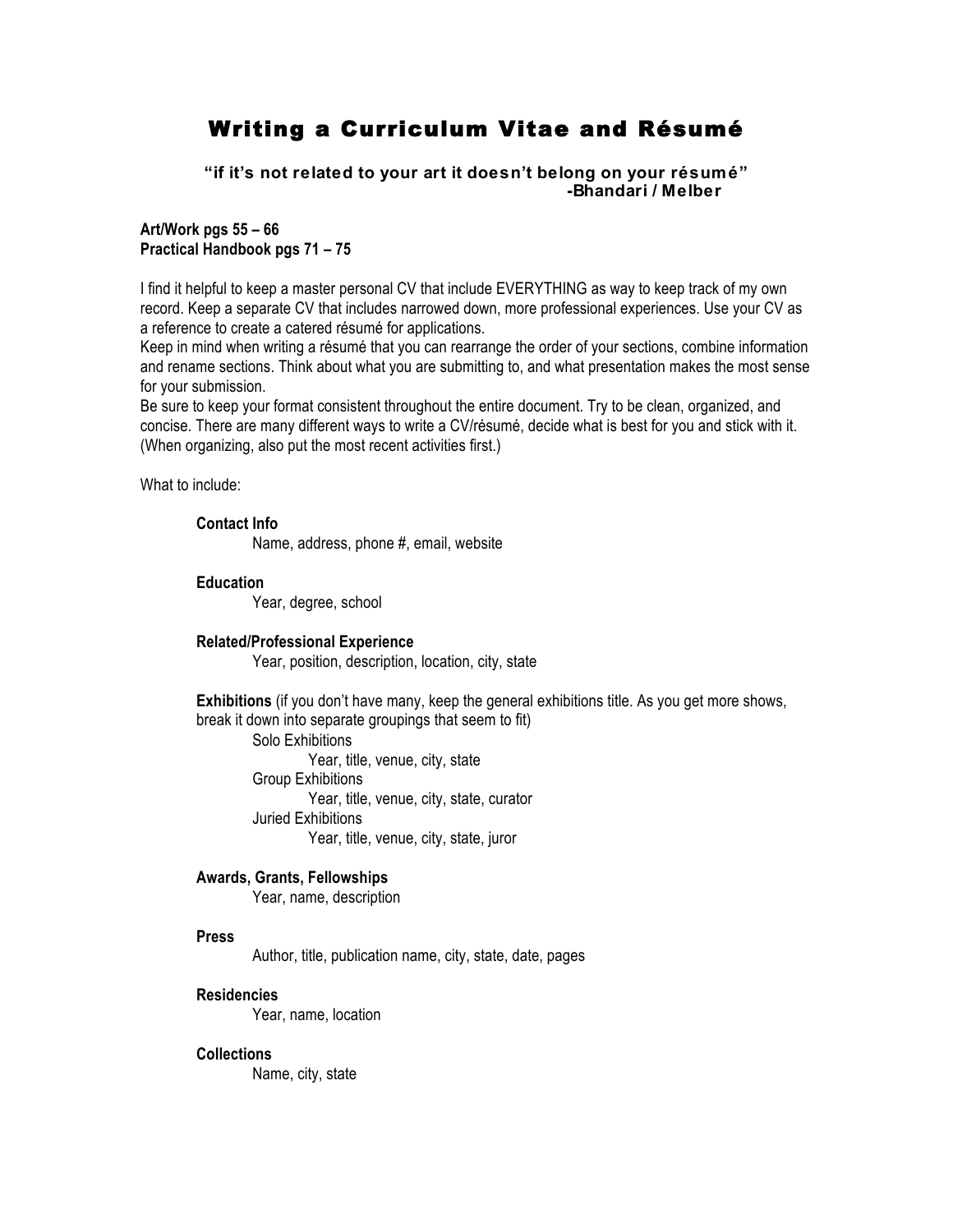## **Self Promotion**

**Set Up a Mailing List**: (Include professional titles and specific names)

- 1. Press List (Focus on local.)
	- a. National art magazines
	- b. Regional and local art magazines
	- c. Metropolitan daily newspapers
	- d. Alternative press and free weekly papers
	- e. Neighborhood newspapers
	- f. College Newspapers
	- g. Radio Stations
	- h. Television stations
	- i. Online lists of art events (calendars)
	- j. Online publications that review art exhibitions
- 2. Art Professionals (Focus on local. If sending to "strangers" first determine if their taste fits your work. Use your own discretion.)
	- a. Museum directors
	- b. Curators, both independent and institutional
	- c. Commercial gallery dealers
	- d. Academics
	- e. Other artists
	- f. Art collectors
- 3. Personal Supporters (If they've showed interest in your work or supported your passion, keep them updated with your progress)
	- a. Collectors
	- b. Supporters
	- c. Family
	- d. Friends
	- e. Interested acquaintances

## **Creating Announcement Cards:**

- 1. Artist(s)' name(s)
- 2. Name of exhibit
- 3. Dates (Opening/Closing receptions, and duration it will be on display)
- 4. Regular gallery hours for the exhibition
- 5. Name of gallery, location, or website
- 6. Address
- 7. Phone number or email address (of gallery and/or yours if it's a solo show)

## **Writing a Press Release:**

- 1. Start with:
	- a. Date of the press release
	- b. Name of the exhibition
	- c. Name(s) of the artist(s)
	- d. Exhibition curator (if any)
	- e. Name of the gallery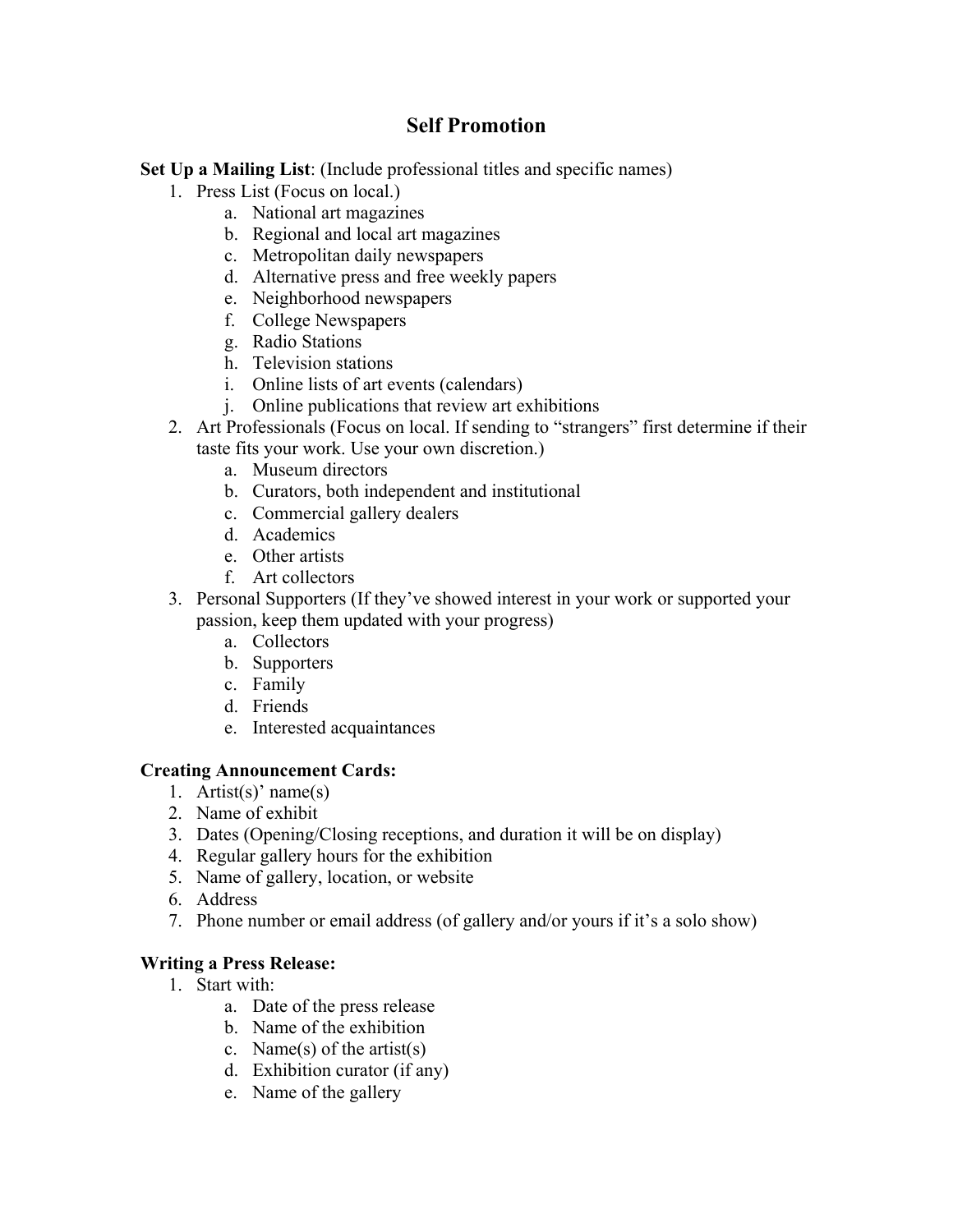- f. Dates of the exhibit
- g. Reception time and date (if any)
- 2. Include in the body:
	- a. Summarize the event
	- b. Names of participating artists and curator
	- c. Theme of the exhibition / curators view
	- d. Briefly cover the work of each artist
- 3. Conclude with :
	- a. The address or location
	- b. Regular gallery hours
	- c. Name and email/phone  $#$  of a person to contact for info

## **Publicizing Your Website:**

- 1. Swap links with other artists
- 2. Send out email updates to your mailing lists announcing your new website and updates when important material is added.
- 3. Put your website on all correspondence (email footer, business card, letterhead…)
- 4. When you update your site, post a link through your social media sites (some web page builders have an option to link to your Facebook and Twitter accounts to do this automatically.)
- 5. Post your url to artists' resources sites

## **Using Social Media (Professionally):**

- 1. Determine if you'll combine or separate your personal and professional persona.
- 2. Limit and cater the visibility of your posts/photos/comments.
- 3. Keep your public political/religious/ethical beliefs to a minimum.
- 4. We don't need to know what you're doing ALL THE TIME (unless it's related to your work.)
- 5. Read the fine print Keep track of your photo rights

## **Word of Mouth and Showing Your Face:**

- 1. Go to Artist talks
- 2. Go to exhibitions and openings
- 3. Go to workshops
- 4. Go to conferences
- 5. Meet people and stay in touch with them.
	- a. Add those people to your mailing list or if you feel you connected really well, possibly to your social media friends lists.
	- b. Leave a good impression on the people you meet, show them your work (or at the very least give them a card) and perhaps they'll tell others about you.
	- c. If you do commercial work, leave happy clients with a few extra cards to pass onto others that may be interested in your business.
- 6. When you do commercial work, be sure your name gets included somewhere with the work. This allows your name to be passed on to others who might be interested.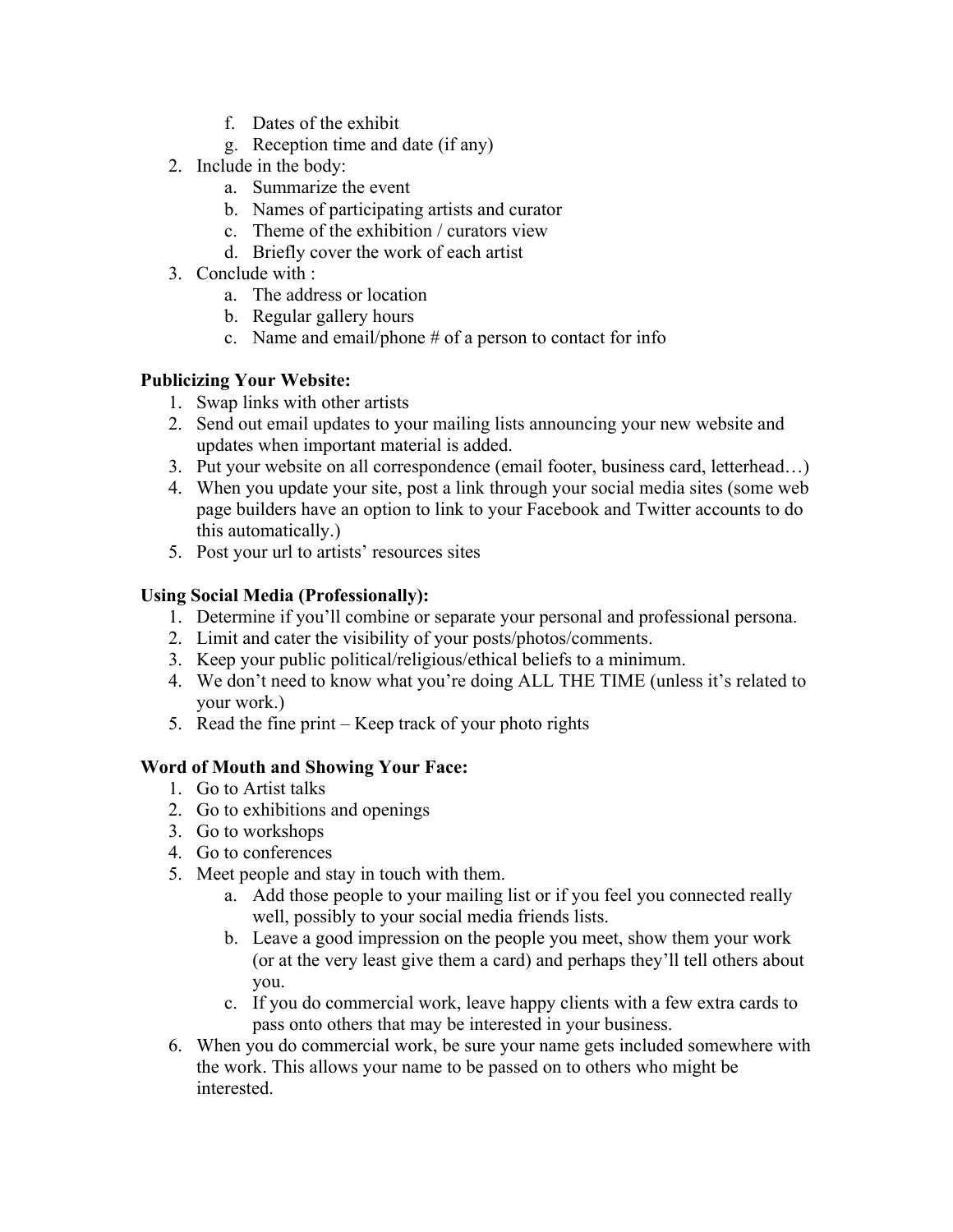## **Building an Online Portfolio Website**

### **Tips for building your site:**

- 1. **Emphasize your work** your site should compliment your work and not distract from it. Think about how you would present your final work at an exhibition, and think of the web as an exhibition that can be accessed by the world.
- 2. **Make it easy to navigate** your site sells you and your abilities to potential clients. If someone visits your site, it should be simple to get around otherwise their attention can quickly be lost.
- 3. **Think about your prospective audience or clientele** Take into account how conservative they're likely to be or how laid-back their businesses are before deciding how to approach your own site's design.
- 4. **Make sure it's easy for you to update** You want to be able to easily add and update information on your website.
- 5. **Categorize and tag your work** This gives additional information about your work and helps keep it organized. If you work in a few different styles, maybe separate them into different categories.
- 6. **Showcase your best work** You don't need to put everything you've ever made on your site. Instead, narrow down to the best work you've done. Quality is better than quantity.
- 7. **Include contact information** Be sure to include at least your email address or have a contact form. If you're willing, including a phone number can be helpful, especially if you plan to take commissions.
- 8. **Include a downloadable resume** This opens up possible opportunities for your career but also allows others to learn more about your history and background to back up your work.
- 9. **Include your social networking profiles,** *only if they're professional* With social networking growing more every day, it's a great way to get your work out there. With that in mind, you're allowing strangers (and possible clients/employers) to access more of your information.
- 10. **Include a short Bio or "About Me"** This allows viewers to learn a little more about you. Since your site is essentially created to sell you, it's not bad to give a little background on who you actually are to set yourself apart from others.
- 11. **Keep it up to date**  You can include a News or Blog section on your website. This allows new viewers to learn more about your past, but it's also a way to keep viewers coming back to see what you're up to. Some artists post upcoming exhibitions and opportunities they have going on, or just in-progress sneak peak shots. Others post inspiration and musings relating to their concepts/work.
- 12. **Keep your Fine Art and Commercial Work Separate –** The work you do for yourself and the work you do for others should be kept separate. If you decide to put them on the same site, at least make separate links/galleries for them.

It is up to you to decide how complicated you want your website to be. At the very least, I expect you to include: your project from this semester (including images of your installed work) along with your artist statement, your resume, a bio, and contact information. Any other additional information and content is up to you. You also are not required to purchase a domain name, but the possibility is available to you and can make your site look more professional.